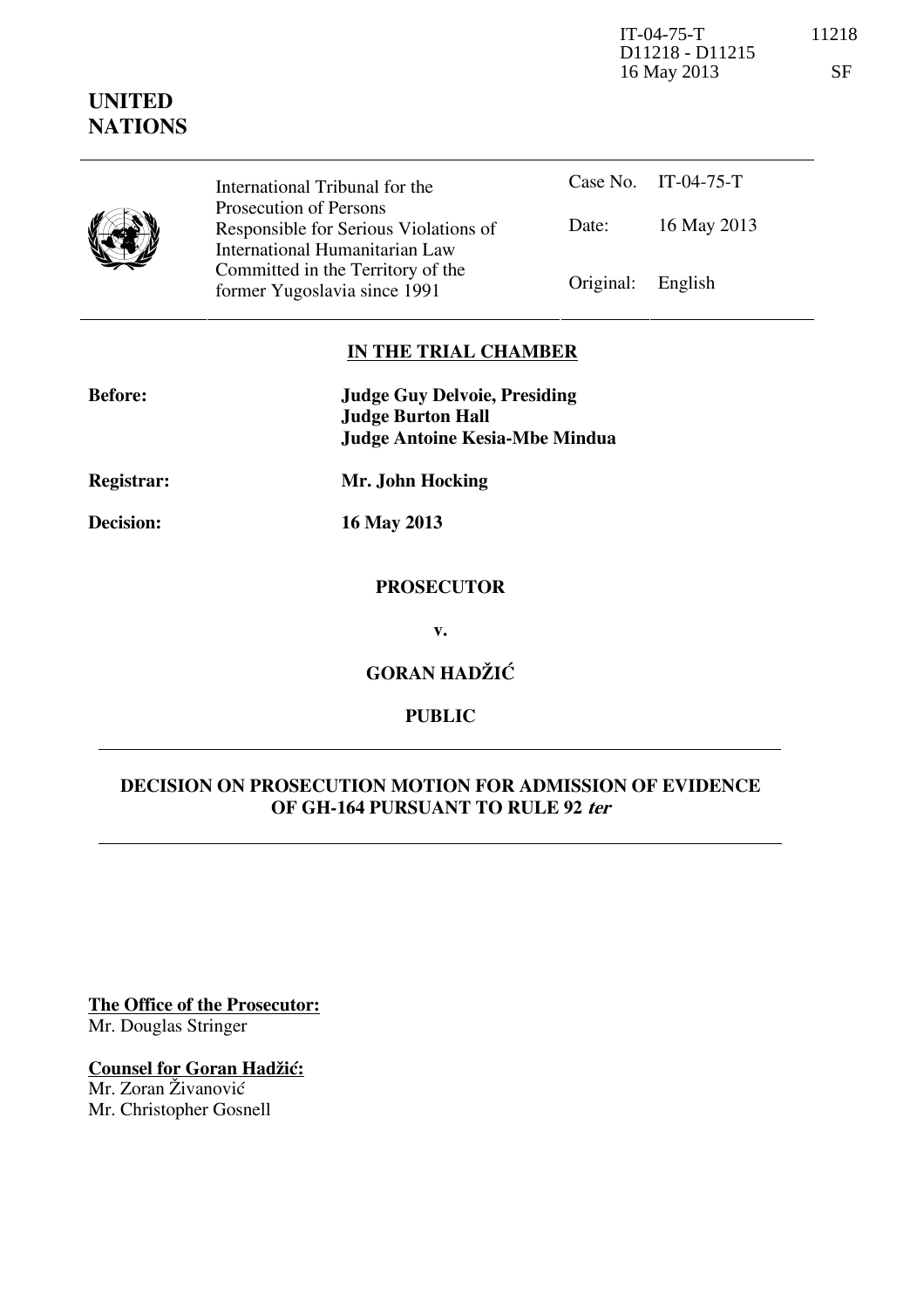1. **THIS TRIAL CHAMBER** of the International Tribunal for the Prosecution of Persons Responsible for Serious Violations of International Humanitarian Law Committed in the Territory of the former Yugoslavia since 1991 ("Tribunal") is seised of the "Prosecution Motion for Admission of Evidence Pursuant to Rule 92 *ter* (GH-164)", filed publicly with a confidential annex on 25 April 2013 ("Motion").

#### **A. Submissions**

2. In the Motion, the Prosecution requests the admission of the evidence of GH-164 pursuant to Rule 92 *ter* of the Rules of Procedure and Evidence of the Tribunal ("Rules"), arguing that the evidence is probative, relevant, and reliable and meets the requirements for admission under that Rule.<sup>1</sup> The Prosecution submits that it previously sought to tender GH-164's evidence pursuant to Rule 92 *bis* but was denied admission under that Rule; however, the Trial Chamber noted that the Prosecution could seek to admit the evidence pursuant to Rule 92 *ter* or call the witness *viva voce*.<sup>2</sup> The Prosecution states that it has revised the summary of the evidence of GH-164 for admission pursuant to Rule 92 *ter.*<sup>3</sup> The Prosecution submits that admitting the evidence in this manner will enable it to present its case-in-chief in an efficient and expeditious manner, without compromising the fairness of the proceedings. $4$  The Prosecution also seeks the addition of 20 associated exhibits, 17 of which are under seal; in the view of the Prosecution, these exhibits form an integral and inseparable part of GH-164's tendered evidence.<sup>5</sup>

3. The Defence indicated that it takes no position in relation to the Motion.<sup>6</sup>

## **B. Applicable Law**

4. The main objective of Rule 92 *ter*—entitled "Other Admission of Written Statements and Transcripts"—is to ensure an effective and expeditious trial, while simultaneously ensuring and respecting the rights of the accused.<sup>7</sup> The jurisprudence of the Tribunal has applied the Rule as permitting, by necessary inference, the admission of exhibits where they accompany written

 $\overline{a}$ 

<sup>&</sup>lt;sup>1</sup> Motion, paras 1-3.

<sup>2</sup> Motion, para. 1; Decision on Prosecution Motion to Admit GH-164's Evidence Pursuant to Rule 92 *bis*, 22 April 2013 ("Decision of 22 April 2013"), para. 15; Prosecution Motion to Admit GH-164's Evidence Pursuant to Rule 92*bis*, 14 January 2013 ("Rule 92 *bis* Motion").

<sup>3</sup> Motion, para. 2, confidential Annex A.

<sup>4</sup> Motion, para. 1.

<sup>5</sup> Motion, paras 2-3, confidential Annex A.

<sup>&</sup>lt;sup>6</sup> Email from Defence to Trial Chamber and Prosecution, 9 May 2013.

<sup>7</sup> *Prosecutor v. Stanišić and Župljanin*, Case No. IT-08-91-T, Decision on Prosecution's Motions for Admission of Evidence Pursuant to Rule 92 *ter* (ST012 and ST019) (confidential), 29 September 2009 ("*Stanišić and Župljanin* Decision"), para. 18; *Prosecutor v. Prlić et al.*, Case No. IT-04-74-T, Decision on the Application of Rule 92 *ter* of the Rules, 25 June 2007, p. 2; *Prosecutor v. Delić*, Case No. IT-04-83-T, Decision on Prosecution Motion to Admit Written Witness Statements under Rule 92 *ter*, 27 September 2007, para. 10.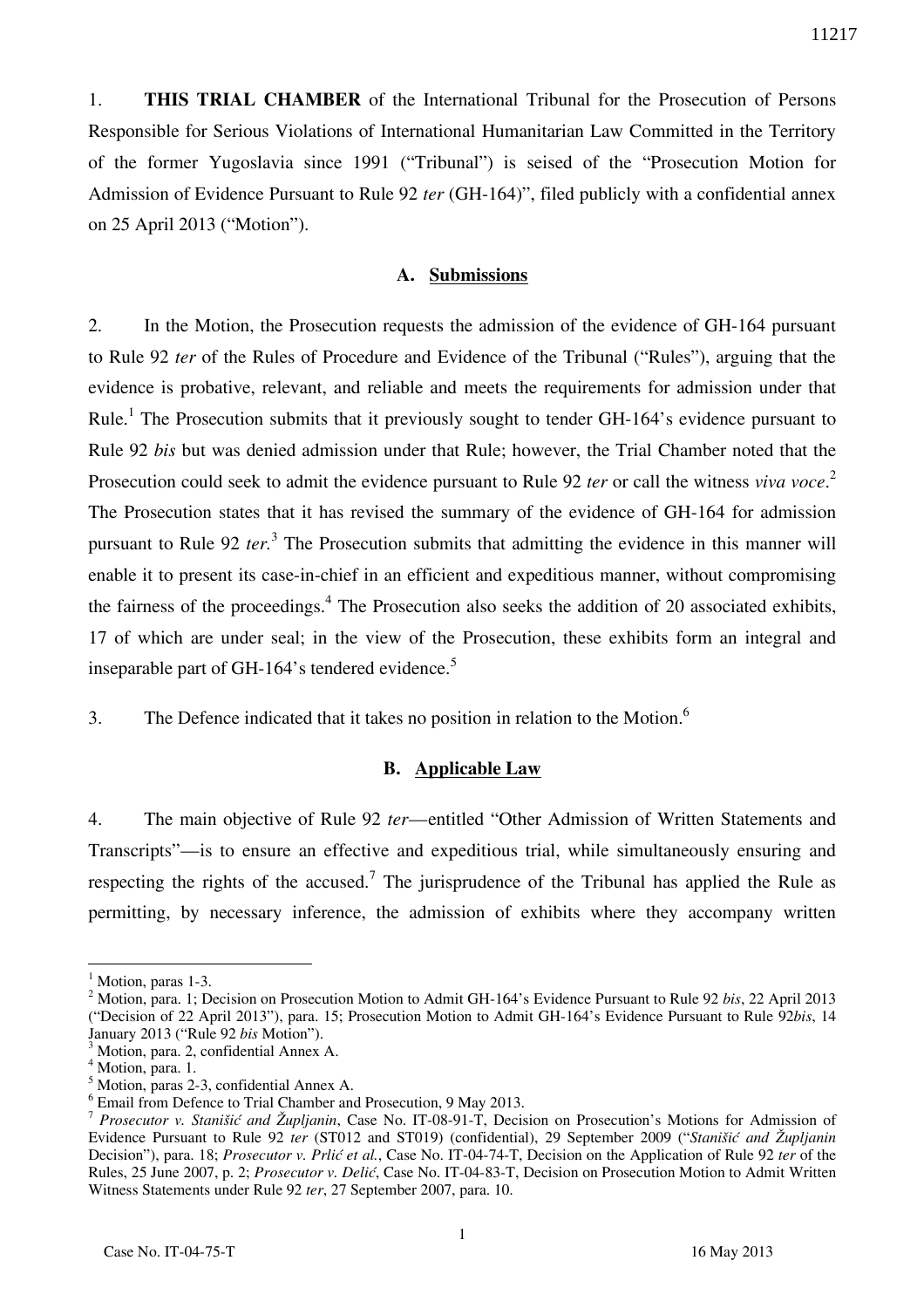statements or transcripts and form an "inseparable and indispensable" part of the evidence.<sup>8</sup> In order to satisfy this requirement, the document must be one without which the witness's testimony would become incomprehensible or of lesser probative value.<sup>9</sup> Moreover, the evidence sought to be admitted, whether a written statement or a transcript of oral testimony, must fulfil the general requirements of admissibility of Rule 89(C): the proposed evidence must be relevant and have probative value. $10$ 

## **C. Discussion**

5. GH-164's proposed evidence, in the form of a written statement, contains information about, *inter alia*, (a) the operations and report writing methodology of the ECMM while it was active in the former Yugoslavia during the period relevant to the Indictment, (b) crimes allegedly committed in the former Yugoslavia, and (c) interactions between the ECMM and the authorities in the regions where it operated.<sup>11</sup> The Trial Chamber recalls that it previously determined that the documents discussed in GH-164's Rule 92 *ter* statement form an inseparable and indispensable part of his evidence and that the tendered evidence is relevant and has probative value.<sup>12</sup> The Trial Chamber finds that the tendered statement and associated exhibits are relevant, have probative value, and are appropriate for admission pursuant to Rules 89(C) and 92 *ter*.

6. The Trial Chamber notes that the Prosecution tenders only the portions of Rule 65 *ter* number 01402 (R105-8988-R105-8991 and R105-8996-R105-8999) to which the Defence did not object during the previous litigation over this witness's evidence.<sup>13</sup> However, the version of this document on eCourt contains the entire document. The Trial Chamber will therefore order the Prosecution to replace the version on eCourt with a version containing only the tendered portions.

 $\overline{a}$ 

<sup>&</sup>lt;sup>8</sup> Stanišić and Župljanin Decision, para. 18; Prosecutor v. Lukić and Lukić, Case No. IT-98-32/1-T, Decision on Confidential Prosecution Motion for the Admission of Prior Testimony with Associated Exhibits and Written Statements of Witnesses Pursuant to Rule 92 ter, 9 July 2008 ("Lukić and Lukić Decision"), para. 15; *Prosecutor v. Ljubičić*, Case No. IT-00-41-PT, Decision on Prosecution's Motion for Admission of Transcripts Pursuant to Rule 92 *bis* (D) of the Rules, 23 January 2004, p. 3; *Prosecutor v. Đorđević*, Case No. IT-05-87/1-T, Decision on Prosecution's Motion for Admission of Evidence Pursuant to Rule 92 *ter*, 10 February 2009 ("*Đorđević* Decision"), para. 5.

<sup>&</sup>lt;sup>9</sup> Stanišić and Župljanin Decision, para. 18; Lukić and Lukić Decision, para. 15; Prosecutor v. Stanišić and Simatović, Case No. IT-03-69-T, Decision on Prosecution's Motion for the Admission of Written Evidence of Witness Slobodan Lazarevi} Pursuant to Rule 92 *ter* with Confidential Annex, 16 May 2008, para. 19; *Prosecutor v. Haraqija and Morina*, Case No. IT-04-84-R77.4, Decision on Prosecution Motion for Admission of Evidence Pursuant to Rule 92 *bis* and/or 92 *ter*, 2 September 2008 ("*Haraqija and Morina* Decision"), para. 12; *Đorđević* Decision, para. 5.

<sup>&</sup>lt;sup>10</sup> Stanišić and Župljanin Decision, para. 19; Lukić and Lukić Decision, para. 20; *Đorđević* Decision, para. 6; *Haraqija and Morina* Decision, para. 13.

<sup>11</sup> Decision of 22 April 2013, para. 14; Rule 92 *bis* Motion, para. 6; Rule 65 *ter* number 06379.

 $12$  Decision of 22 April 2013, para. 14.

<sup>&</sup>lt;sup>13</sup> Motion, para. 3, fn. 6; Prosecution Request for Leave to Reply and Reply to Response to Prosecution Motion to Admit GH-164's Evidence Pursuant to Rule 92*bis*, 4 February 2013, para. 8, fn. 18; Response to Prosecution Motion to Admit GH-164's Evidence Pursuant to Rule 92*bis*, 28 January 2013, para. 11.